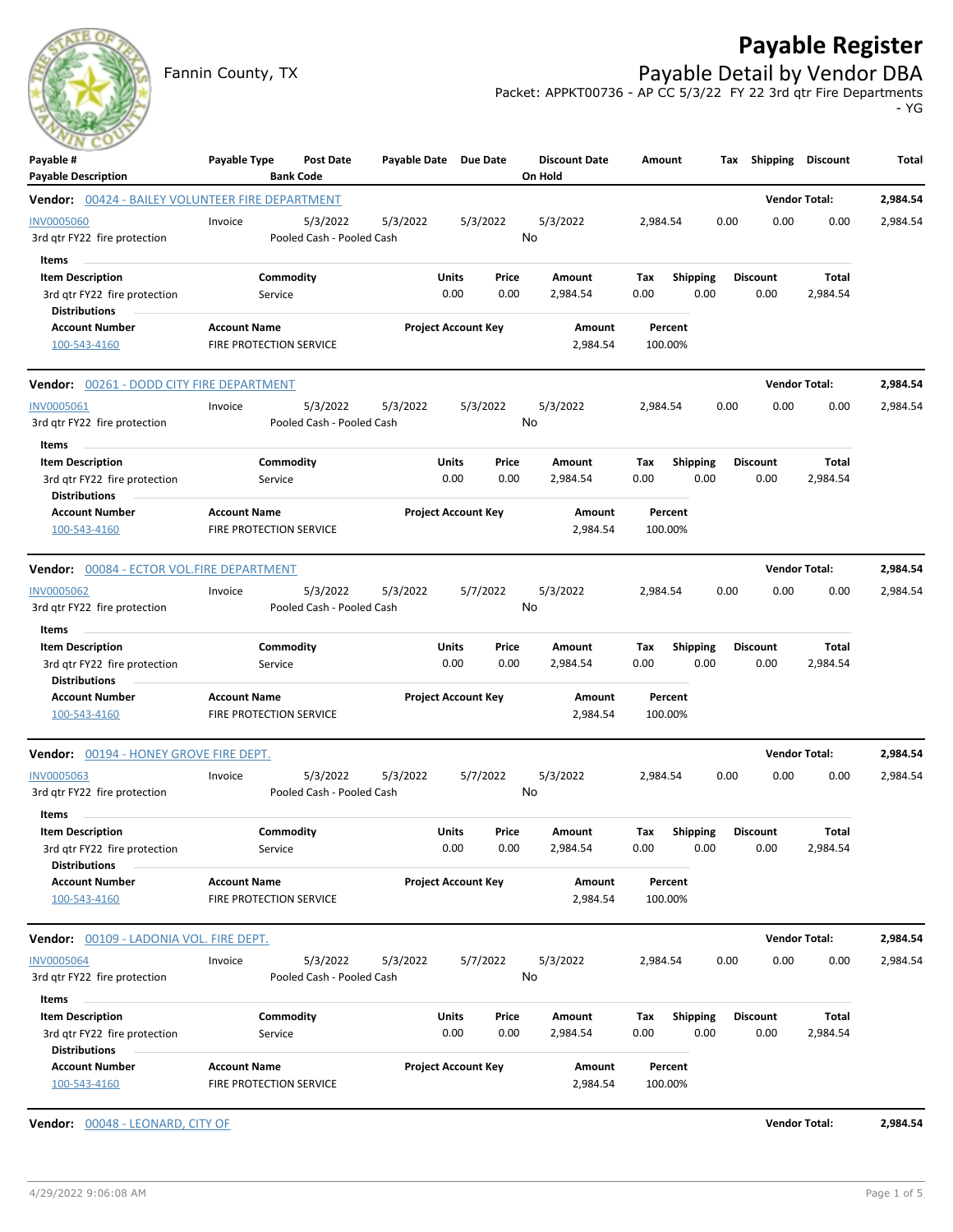| Payable Register                                                                |                                                |                                       |                            |                            |               | Packet: APPKT00736 - AP CC 5/3/22 FY 22 3rd qtr Fire Departments - YG |                    |                         |      |                         |                      |          |
|---------------------------------------------------------------------------------|------------------------------------------------|---------------------------------------|----------------------------|----------------------------|---------------|-----------------------------------------------------------------------|--------------------|-------------------------|------|-------------------------|----------------------|----------|
| Payable #<br><b>Payable Description</b>                                         | Payable Type                                   | Post Date<br><b>Bank Code</b>         | Payable Date Due Date      |                            |               | <b>Discount Date</b><br>On Hold                                       | Amount             |                         |      | Tax Shipping Discount   |                      | Total    |
| <b>INV0005065</b><br>3rd qtr FY22 fire protection                               | Invoice                                        | 5/3/2022<br>Pooled Cash - Pooled Cash | 5/3/2022                   |                            | 5/7/2022      | 5/3/2022<br>No                                                        | 2,984.54           |                         | 0.00 | 0.00                    | 0.00                 | 2,984.54 |
| Items                                                                           |                                                |                                       |                            |                            |               |                                                                       |                    |                         |      |                         |                      |          |
| <b>Item Description</b>                                                         |                                                | Commodity                             |                            | Units                      | Price         | Amount                                                                | Tax                | <b>Shipping</b>         |      | <b>Discount</b>         | Total                |          |
| 3rd qtr FY22 fire protection<br><b>Distributions</b>                            |                                                | Service                               |                            | 0.00                       | 0.00          | 2,984.54                                                              | 0.00               | 0.00                    |      | 0.00                    | 2,984.54             |          |
| <b>Account Number</b><br>100-543-4160                                           | <b>Account Name</b><br>FIRE PROTECTION SERVICE |                                       |                            | <b>Project Account Key</b> |               | Amount<br>2,984.54                                                    | Percent<br>100.00% |                         |      |                         |                      |          |
| <b>Vendor:</b> 00139 - RANDOLPH VOL. FIRE DEPT.                                 |                                                |                                       |                            |                            |               |                                                                       |                    |                         |      |                         | <b>Vendor Total:</b> | 2,984.54 |
| <b>INV0005066</b><br>3rd qtr FY22 fire protection<br>Items                      | Invoice                                        | 5/3/2022<br>Pooled Cash - Pooled Cash | 5/3/2022                   |                            | 5/7/2022      | 5/3/2022<br>No                                                        | 2,984.54           |                         | 0.00 | 0.00                    | 0.00                 | 2,984.54 |
| <b>Item Description</b><br>3rd qtr FY22 fire protection<br><b>Distributions</b> |                                                | Commodity<br>Service                  |                            | Units<br>0.00              | Price<br>0.00 | Amount<br>2,984.54                                                    | Tax<br>0.00        | Shipping<br>0.00        |      | <b>Discount</b><br>0.00 | Total<br>2,984.54    |          |
| <b>Account Number</b><br>100-543-4160                                           | <b>Account Name</b><br>FIRE PROTECTION SERVICE |                                       | <b>Project Account Key</b> |                            |               | Amount<br>2,984.54                                                    | Percent<br>100.00% |                         |      |                         |                      |          |
| <b>Vendor:</b> 00094 - RAVENNA VOL. FIRE DEPT.                                  |                                                |                                       |                            |                            |               |                                                                       |                    |                         |      |                         | <b>Vendor Total:</b> | 2,984.54 |
| <b>INV0005067</b><br>3rd qtr FY22 fire protection                               | Invoice                                        | 5/3/2022<br>Pooled Cash - Pooled Cash | 5/3/2022                   |                            | 5/7/2022      | 5/3/2022<br>No                                                        | 2,984.54           |                         | 0.00 | 0.00                    | 0.00                 | 2,984.54 |
| Items                                                                           |                                                |                                       |                            |                            |               |                                                                       |                    |                         |      |                         |                      |          |
| <b>Item Description</b><br>3rd qtr FY22 fire protection<br><b>Distributions</b> |                                                | Commodity<br>Service                  |                            | Units<br>0.00              | Price<br>0.00 | Amount<br>2,984.54                                                    | Tax<br>0.00        | <b>Shipping</b><br>0.00 |      | <b>Discount</b><br>0.00 | Total<br>2,984.54    |          |
| <b>Account Number</b><br>100-543-4160                                           | <b>Account Name</b><br>FIRE PROTECTION SERVICE |                                       |                            | <b>Project Account Key</b> |               | Amount<br>Percent<br>2,984.54<br>100.00%                              |                    |                         |      |                         |                      |          |
| Vendor: 00071 - SAVOY FIRE DEPARTMENT                                           |                                                |                                       |                            |                            |               |                                                                       |                    |                         |      |                         | <b>Vendor Total:</b> | 2,984.54 |
| <b>INV0005068</b><br>3rd gtr FY22 fire protection<br>Items                      | Invoice                                        | 5/3/2022<br>Pooled Cash - Pooled Cash | 5/3/2022                   |                            | 5/7/2022      | 5/3/2022<br>No                                                        | 2,984.54           |                         | 0.00 | 0.00                    | 0.00                 | 2,984.54 |
| <b>Item Description</b><br>3rd qtr FY22 fire protection<br><b>Distributions</b> |                                                | Commodity<br>Service                  |                            | Units<br>0.00              | Price<br>0.00 | Amount<br>2,984.54                                                    | Tax<br>0.00        | <b>Shipping</b><br>0.00 |      | <b>Discount</b><br>0.00 | Total<br>2,984.54    |          |
| <b>Account Number</b><br>100-543-4160                                           | <b>Account Name</b><br>FIRE PROTECTION SERVICE |                                       |                            | <b>Project Account Key</b> |               | Amount<br>2,984.54                                                    | Percent<br>100.00% |                         |      |                         |                      |          |
| Vendor: 00608 - TELEPHONE VOL. FIRE DEPT.                                       |                                                |                                       |                            |                            |               |                                                                       |                    |                         |      |                         | <b>Vendor Total:</b> | 2,984.54 |
| <b>INV0005069</b><br>3rd qtr FY22 fire protection                               | Invoice                                        | 5/3/2022<br>Pooled Cash - Pooled Cash | 5/3/2022                   |                            | 5/7/2022      | 5/3/2022<br>No                                                        | 2,984.54           |                         | 0.00 | 0.00                    | 0.00                 | 2,984.54 |
| Items<br><b>Item Description</b><br>3rd gtr FY22 fire protection                |                                                | Commodity<br>Service                  |                            | Units<br>0.00              | Price<br>0.00 | Amount<br>2,984.54                                                    | Tax<br>0.00        | Shipping<br>0.00        |      | <b>Discount</b><br>0.00 | Total<br>2,984.54    |          |
| <b>Distributions</b><br><b>Account Number</b><br>100-543-4160                   | <b>Account Name</b><br>FIRE PROTECTION SERVICE |                                       |                            | <b>Project Account Key</b> |               | Amount<br>2,984.54                                                    | Percent<br>100.00% |                         |      |                         |                      |          |
|                                                                                 |                                                |                                       |                            |                            |               |                                                                       |                    |                         |      |                         | <b>Vendor Total:</b> | 2,984.54 |
| <b>INV0005070</b><br>3rd qtr FY22 fire protection                               | Invoice                                        | 5/3/2022<br>Pooled Cash - Pooled Cash | 5/3/2022                   |                            | 5/7/2022      | 5/3/2022<br>No                                                        | 2,984.54           |                         | 0.00 | 0.00                    | 0.00                 | 2,984.54 |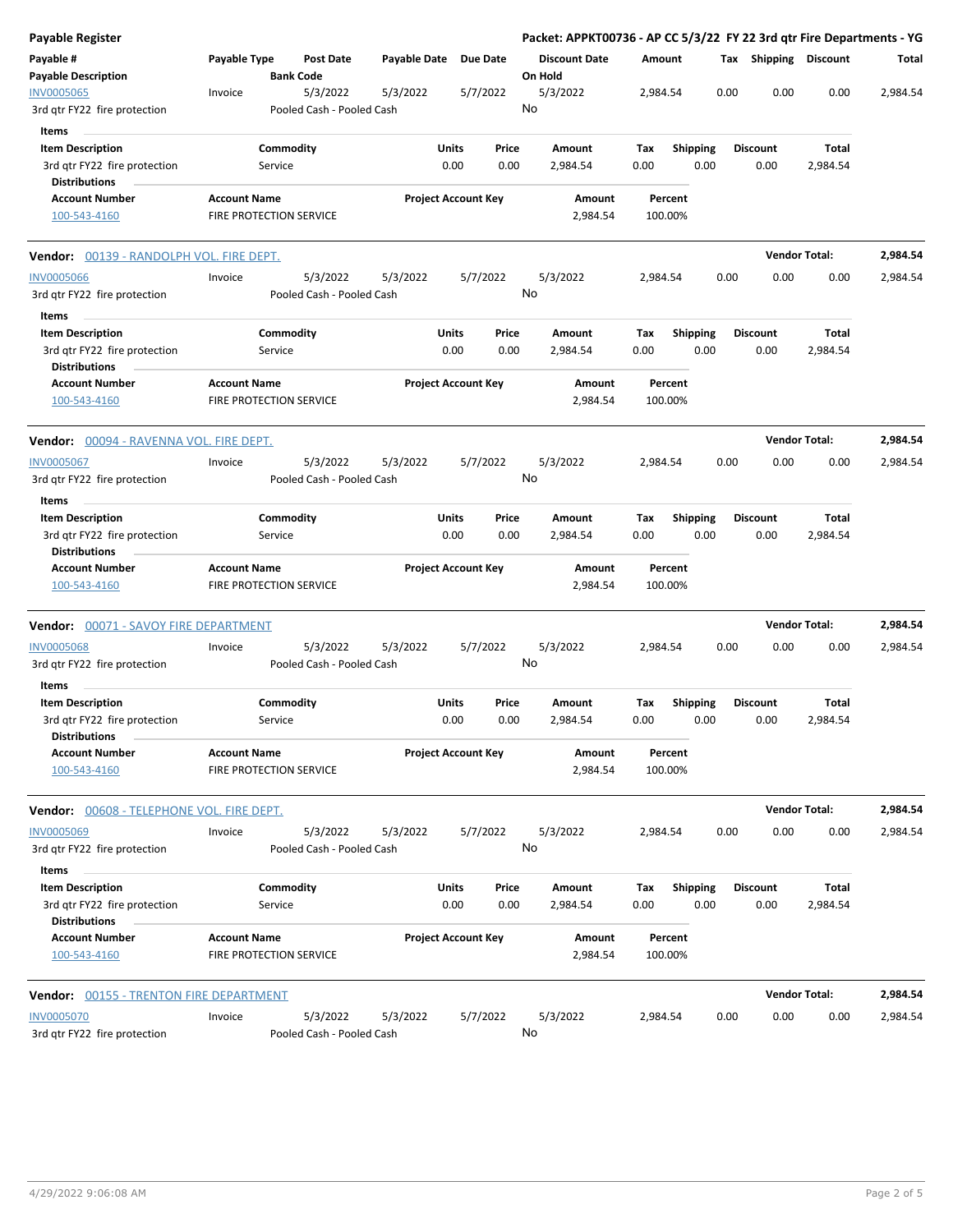**Payable Register Packet: APPKT00736 - AP CC 5/3/22 FY 22 3rd qtr Fire Departments - YG Payable # Payable Type Post Date Payable Date Due Date Payable Description Bank Code Discount Date Amount Tax Shipping Discount Total On Hold Units Item Description Price Amount Tax Items**

### 0.00 0.00 3rd qtr FY22 fire protection **1.000 Service 1.000 COO** 0.00 2,984.54 0.00 2,984.54 0.00 2,984.54 **Commodity Shipping Commodity Commodity Shipping Discount Total** Service 0.00 **Discount Account Number Account Name Project Account Key Amount Distributions Percent** 100-543-4160 FIRE PROTECTION SERVICE 2,984.54 100.00%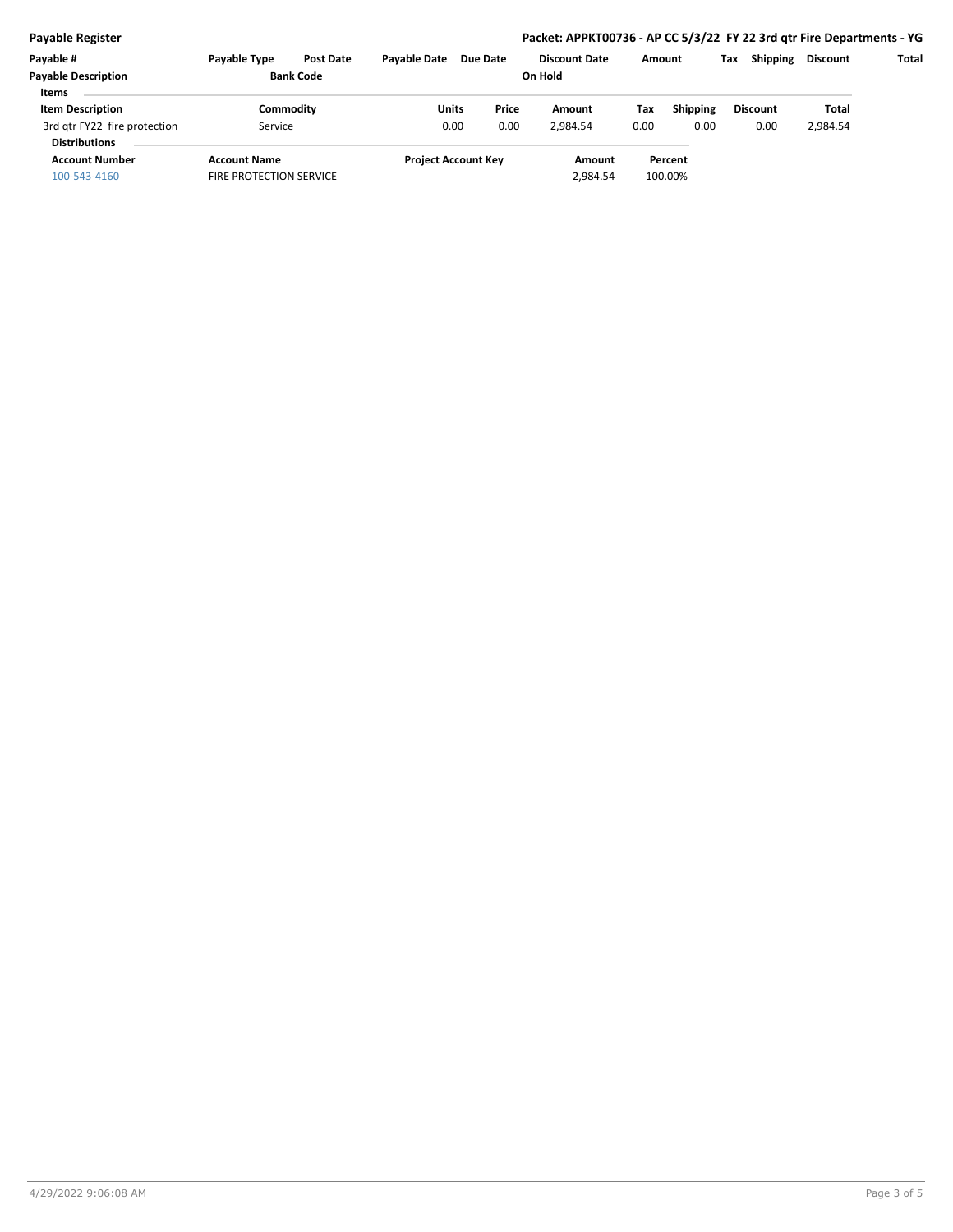## Payable Summary

| Type    | Count               | Gross     | Tax  | Shipping | <b>Discount</b> | Total     | <b>Manual Payment</b> | <b>Balance</b> |
|---------|---------------------|-----------|------|----------|-----------------|-----------|-----------------------|----------------|
| Invoice | . .                 | 32.829.94 | 0.00 | 0.00     | 0.00            | 32.829.94 | 0.00                  | 32,829.94      |
|         | <b>Grand Total:</b> | 32,829.94 | 0.00 | 0.00     | 0.00            | 32,829.94 | 0.00                  | 32,829.94      |